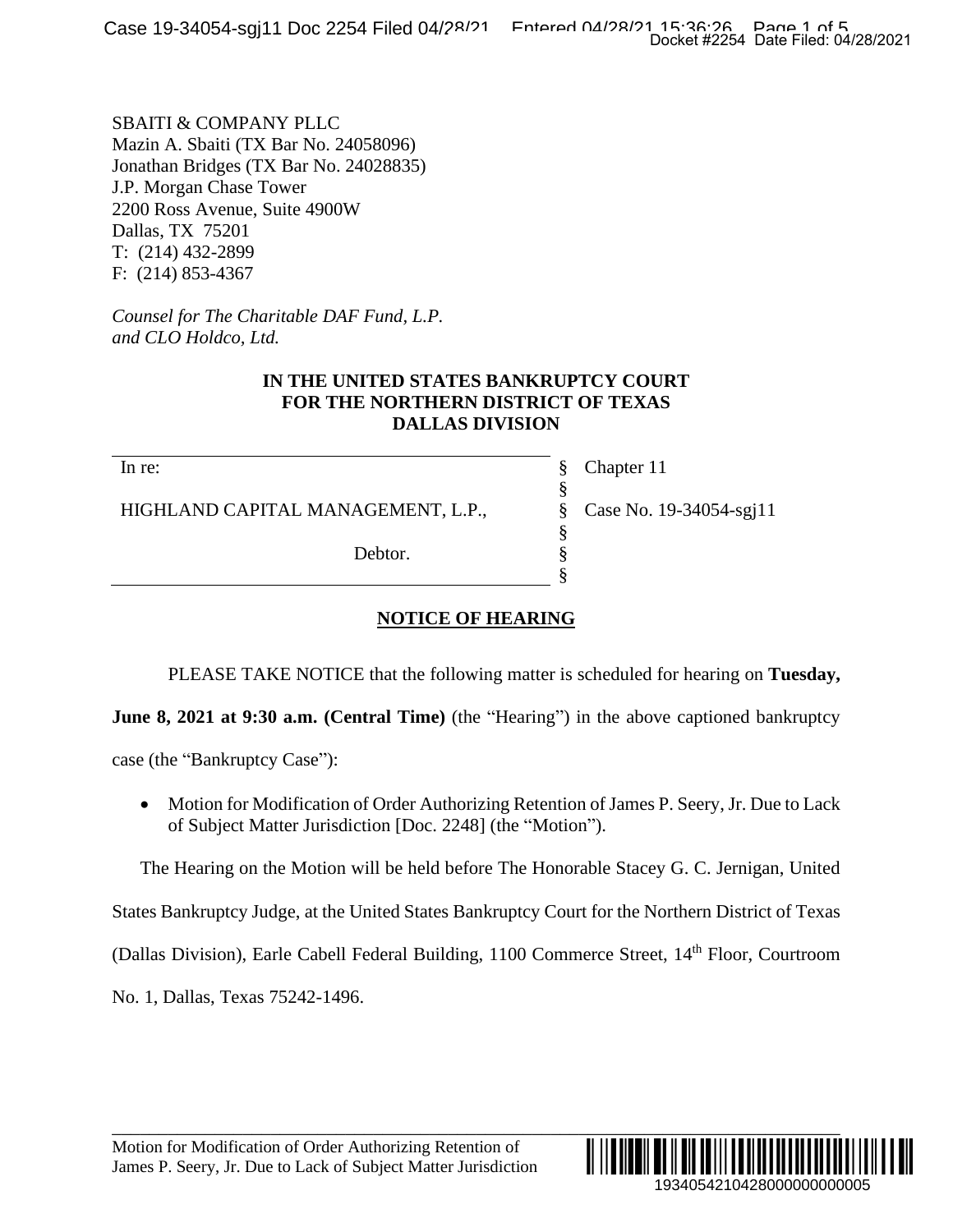Dated: April 23, 2021 Respectfully submitted,

## **SBAITI & COMPANY PLLC**

*/s/**Mazin A. Sbaiti*

**Mazin A. Sbaiti** Texas Bar No. 24058096 **Jonathan Bridges** Texas Bar No. 24028835 JPMorgan Chase Tower 2200 Ross Avenue – Suite 4900W Dallas, TX 75201 T: (214) 432-2899 F: (214) 853-4367 E: [mas@sbaitilaw.com](mailto:mas@sbaitilaw.com) [jeb@sbaitilaw.com](mailto:jeb@sbaitilaw.com)

**Counsel for Plaintiffs**

## **CERTIFICATE OF SERVICE**

I hereby certify that a true and correct copy of the foregoing Application has been served electronically via the Court's CM/ECF system upon all parties appearing on the attached service list.

\_\_\_\_\_\_\_\_\_\_\_\_\_\_\_\_\_\_\_\_\_\_\_\_\_\_\_\_\_\_\_\_\_\_\_\_\_\_\_\_\_\_\_\_\_\_\_\_\_\_\_\_\_\_\_\_\_\_\_\_\_\_\_\_\_\_\_\_\_\_\_\_\_\_\_\_\_\_

*/s/ Mazin A. Sbaiti* Mazin A. Sbaiti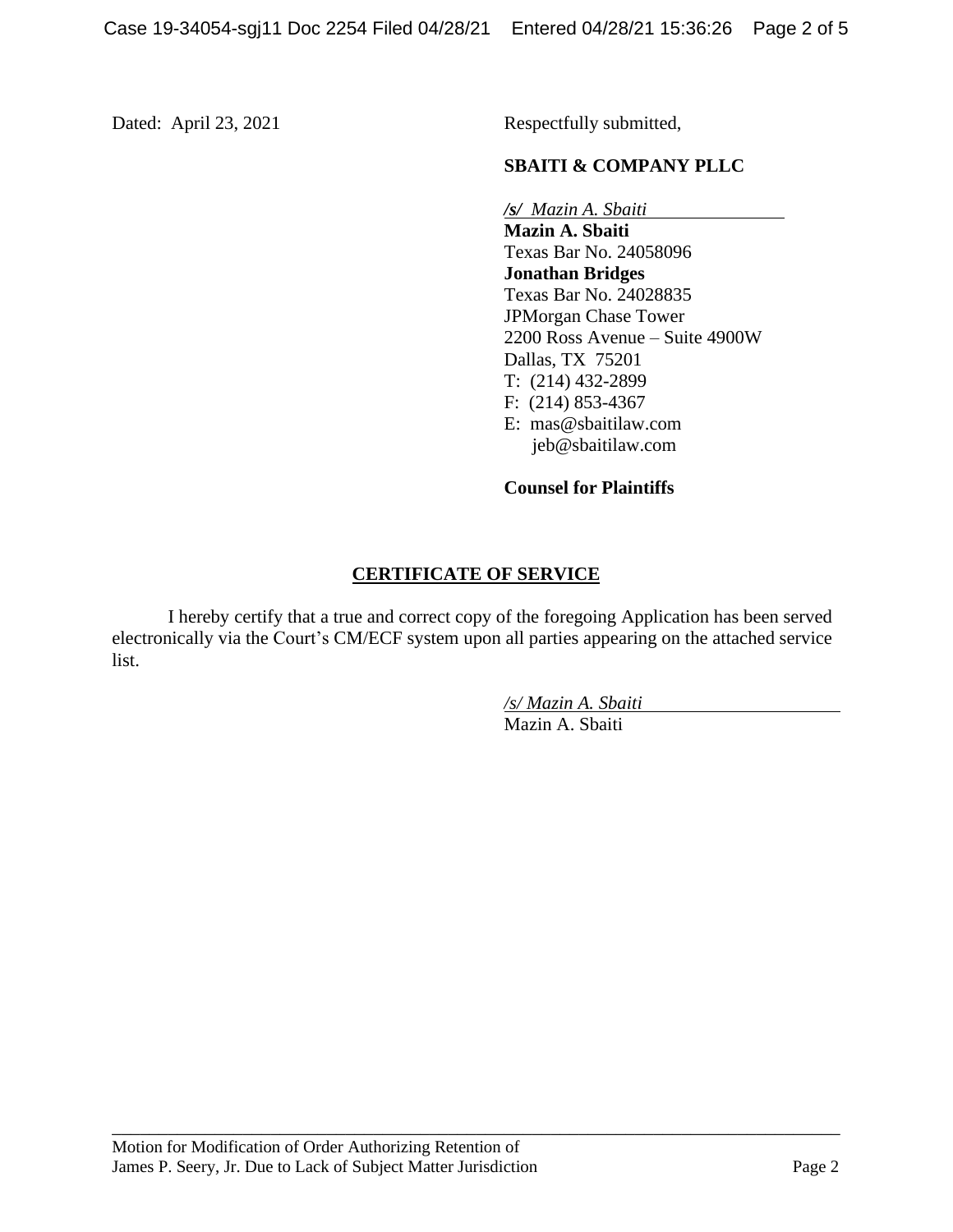In re Highland Capital Management, L.P. Case No. 19-34054-sgj11 ECF Recipients:

- David G. Adams david.g.adams@usdoj.gov, southwestern.taxcivil@usdoj.gov;dolores.c.lopez@ usdoj.gov
- Amy K. Anderson aanderson@joneswalker.com, lfields@joneswalker.com;amy-anderson-9331@ecf.pacerpro.com
- Zachery Z. Annable zannable@haywardfirm.com
- Bryan C. Assink bryan.assink@bondsellis.com
- Asif Attarwala asif.attarwala@lw.com
- Joseph E. Bain JBain@joneswalker.com, kvrana@joneswalker.com;joseph-bain-8368@ecf.pacerpro.com;msalinas@joneswalker.co m
- Michael I. Baird baird.michael@pbgc.gov, efile@pbgc.gov
- Sean M. Beach bankfilings@ycst.com, sbeach@ycst.com
- Paul Richard Bessette pbessette@KSLAW.com, ccisneros@kslaw.com;jworsham@kslaw.com;kbrya n@kslaw.com;jcarvalho@kslaw.com;rmatsumura@ kslaw.com
- John Y. Bonds john@bondsellis.com
- Larry R. Boyd lboyd@abernathy-law.com, ljameson@abernathy-law.com
- Jason S. Brookner jbrookner@grayreed.com, lwebb@grayreed.com;acarson@grayreed.com;cpat terson@grayreed.com
- Greta M. Brouphy gbrouphy@hellerdraper.com, dhepting@hellerdraper.com;vgamble@hellerdraper .com
- M. David Bryant dbryant@dykema.com, csmith@dykema.com
- Candice Marie Carson Candice.Carson@butlersnow.com
- Annmarie Antoniette Chiarello achiarello@winstead.com
- Shawn M. Christianson schristianson@buchalter.com, cmcintire@buchalter.com
- James Robertson Clarke robbie.clarke@bondsellis.com
- Matthew A. Clemente mclemente@sidley.com, matthew-clemente-

8764@ecf.pacerpro.com;efilingnotice@sidley.com; ebromagen@sidley.com;alyssa.russell@sidley.com; dtwomey@sidley.com

- Megan F. Clontz mclontz@spencerfane.com, lvargas@spencerfane.com
- Andrew Clubok andrew.clubok@lw.com, andrewclubok-9012@ecf.pacerpro.com,nycourtmail@lw.com
- Leslie A. Collins lcollins@hellerdraper.com
- David Grant Crooks dcrooks@foxrothschild.com, etaylor@foxrothschild.com,jsagui@foxrothschild.co m,plabov@foxrothschild.com,jmanfrey@foxrothsch ild.com
- Deborah Rose Deitsch-Perez deborah.deitschperez@stinson.com, patricia.tomasky@stinson.com;kinga.mccoy@stinso n.com
- Gregory V. Demo gdemo@pszjlaw.com, jo'neill@pszjlaw.com;ljones@pszjlaw.com;jfried@p szjlaw.com;ikharasch@pszjlaw.com;jmorris@pszjla w.com;jpomerantz@pszjlaw.com;hwinograd@pszjl aw.com;kyee@pszjlaw.com;lsc@pszjlaw.com
- Casey William Doherty casey.doherty@dentons.com, dawn.brown@dentons.com;Melinda.sanchez@dent ons.com;docket.general.lit.dal@dentons.com
- Douglas S. Draper ddraper@hellerdraper.com, dhepting@hellerdraper.com;vgamble@hellerdraper .com
- Lauren Kessler Drawhorn lauren.drawhorn@wickphillips.com, samantha.tandy@wickphillips.com
- Vickie L. Driver Vickie.Driver@crowedunlevy.com, crissie.stephenson@crowedunlevy.com;seth.sloan @crowedunlevy.com;elisa.weaver@crowedunlevy.c om;ecf@crowedunlevy.com
- Jonathan T. Edwards jonathan.edwards@alston.com
- Jason Alexander Enright jenright@winstead.com
- Robert Joel Feinstein rfeinstein@pszjlaw.com
- Matthew Gold courts@argopartners.net
- Bojan Guzina bguzina@sidley.com
- Margaret Michelle Hartmann michelle.hartmann@bakermckenzie.com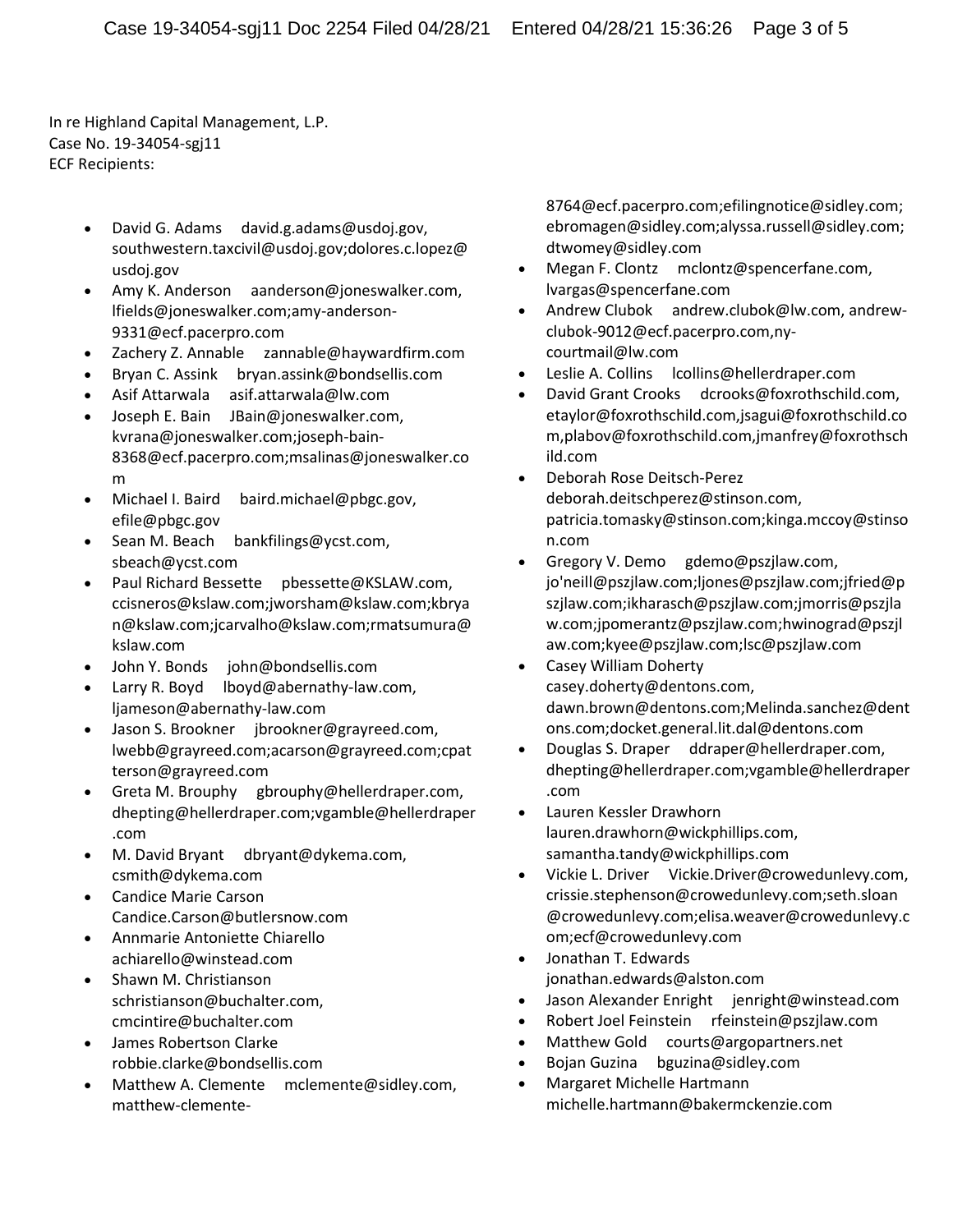- Thomas G. Haskins thaskins@btlaw.com
- Melissa S. Hayward MHayward@HaywardFirm.com, mholmes@HaywardFirm.com
- Michael Scott Held mheld@jw.com, lcrumble@jw.com
- Gregory Getty Hesse ghesse@HuntonAK.com, astowe@HuntonAK.com;tcanada@HuntonAK.com;c reeves@HuntonAK.com
- Juliana Hoffman jhoffman@sidley.com, txefilingnotice@sidley.com;julianna-hoffman-8287@ecf.pacerpro.com
- A. Lee Hogewood lee.hogewood@klgates.com, haley.fields@klgates.com;matthew.houston@klgat es.com;mary-

beth.pearson@klgates.com;litigation.docketing@kl gates.com;Emily.mather@klgates.com;Artoush.vars hosaz@klgates.com

- Warren Horn whorn@hellerdraper.com, dhepting@hellerdraper.com;vgamble@hellerdraper .com
- John J. Kane jkane@krcl.com, ecf@krcl.com;jkane@ecf.courtdrive.com
- Jason Patrick Kathman jkathman@spencerfane.com, gpronske@spencerfane.com;mclontz@spencerfane .com;lvargas@spencerfane.com
- Edwin Paul Keiffer pkeiffer@romclaw.com, bwallace@romclaw.com
- Jeffrey Kurtzman kurtzman@kurtzmansteady.com
- Phillip L. Lamberson plamberson@winstead.com
- Lisa L. Lambert lisa.l.lambert@usdoj.gov
- Michael Justin Lang mlang@cwl.law, nvazquez@cwl.law;aohlinger@cwl.law;jgonzales@c wl.law;vpatterson@cwl.law
- Paul M. Lopez bankruptcy@abernathy-law.com Faheem A. Mahmooth
- mahmooth.faheem@pbgc.gov, efile@pbgc.gov Ryan E. Manns
- ryan.manns@nortonrosefulbright.com
- Brent Ryan McIlwain brent.mcilwain@hklaw.com, robert.jones@hklaw.com;brian.smith@hklaw.com
- Thomas M. Melsheimer tmelsheimer@winston.com, tom-melsheimer-7823@ecf.pacerpro.com
- Paige Holden Montgomery pmontgomery@sidley.com,

txefilingnotice@sidley.com;paige-montgomery-7756@ecf.pacerpro.com;crognes@sidley.com;ebro magen@sidley.com;efilingnotice@sidley.com

- J. Seth Moore smoore@ctstlaw.com, jsteele@ctstlaw.com
- John A. Morris jmorris@pszjlaw.com
- Edmon L. Morton emorton@ycst.com
- Holland N. O'Neil honeil@foley.com, jcharrison@foley.com;acordero@foley.com;hollyholland-oneil-3540@ecf.pacerpro.com
- Rakhee V. Patel rpatel@winstead.com, dgalindo@winstead.com;achiarello@winstead.com
- Charles Martin Persons cpersons@sidley.com
- Louis M. Phillips louis.phillips@kellyhart.com, june.alcantara-davis@kellyhart.com
- Mark A. Platt mplatt@fbtlaw.com, aortiz@fbtlaw.com
- Jeffrey Nathan Pomerantz jpomerantz@pszjlaw.com
- Kimberly A. Posin kim.posin@lw.com, colleen.rico@lw.com
- Jeff P. Prostok jprostok@forsheyprostok.com, lbreedlove@forsheyprostok.com;calendar@forshey prostok.com;calendar\_0573@ecf.courtdrive.com;jp rostok@ecf.courtdrive.com
- Linda D. Reece lreece@pbfcm.com
- Penny Packard Reid preid@sidley.com, txefilingnotice@sidley.com;penny-reid-4098@ecf.pacerpro.com;ncade@sidley.com
- Suzanne K. Rosen srosen@forsheyprostok.com, lbreedlove@forsheyprostok.com;calendar@forshey prostok.com;srosen@ecf.courtdrive.com;calendar\_ 0573@ecf.courtdrive.com
- Davor Rukavina drukavina@munsch.com
- Amanda Melanie Rush asrush@jonesday.com
- Alyssa Russell alyssa.russell@sidley.com
- Douglas J. Schneller douglas.schneller@rimonlaw.com
- Michelle E. Shriro mshriro@singerlevick.com, scotton@singerlevick.com;tguillory@singerlevick.co m
- Nicole Skolnekovich nskolnekovich@hunton.com, plozano@huntonak.com;astowe@huntonak.com;cr eeves@huntonak.com
- Jared M. Slade jared.slade@alston.com
- Frances Anne Smith frances.smith@judithwross.com, michael.coulombe@judithwross.com